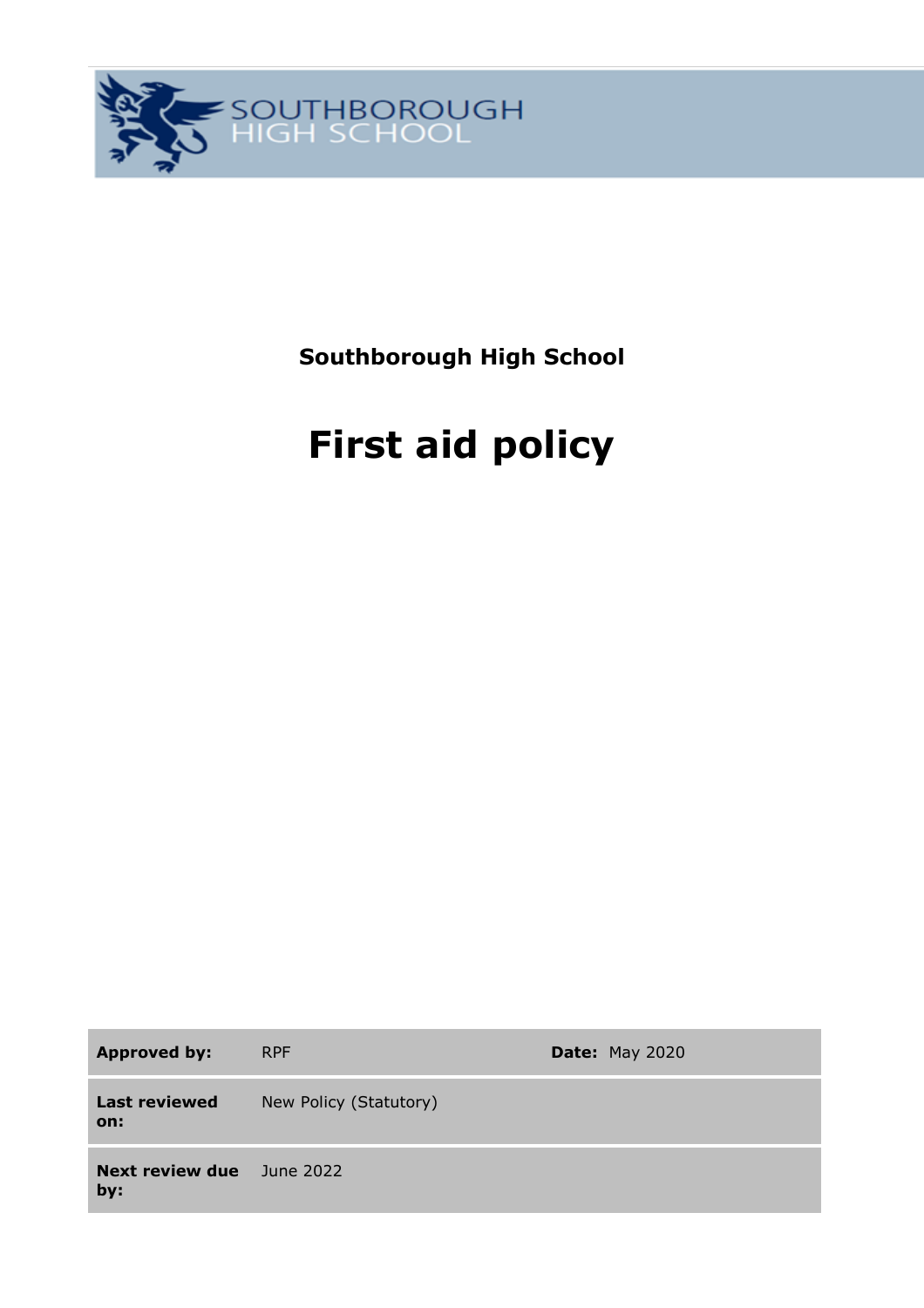## **1. Aims**

The aims of our first aid policy are to:

- Ensure the health and safety of all staff, pupils and visitors
- Ensure that staff and governors are aware of their responsibilities with regards to health and safety
- Provide a framework for responding to an incident and recording and reporting the outcomes

## **2. Legislation and guidance**

This policy is based on advice from the Department for Education on [first aid in schools](https://www.gov.uk/government/publications/first-aid-in-schools) and [health and safety in schools,](https://www.gov.uk/government/publications/health-and-safety-advice-for-schools) and the following legislation:

- [The Health and Safety \(First Aid\) Regulations 1981,](http://www.legislation.gov.uk/uksi/1981/917/regulation/3/made) which state that employers must provide adequate and appropriate equipment and facilities to enable first aid to be administered to employees, and qualified first aid personnel
- The Health & Safety at Work Act 1974. <https://www.hse.gov.uk/legislation/hswa.htm>

Section 1 Main Purposes of the act

- To secure the health, safety and welfare of persons at work
- To protect other persons from risks arising from the work activities
- To control hazardous substances
- To control emissions to the atmosphere

Section 2-9 General Duties

- Ensure health and safety of employees
- Provide safe plant and systems
- Ensure safe handling storage and transport
- Provide information instruction and training to ensure health and safety
- Maintain equipment in a safe condition
- Provide and maintain a safe working environment
- Prepare a safety policy
- Appoint safety representatives where appropriate
- Protect non employees from risks
- Duties of those in charge of premises to ensure safe access and egress
- Duties of those in charge of premises to control plant and substances
- Duties of those in charge of premises to prevent noxious emissions
- Duties of manufacturers to ensure safe goods
- Duties of employees to take care of self and others
- Duties of employees not to interfere with safety equipment
- Duty on employers not to charge employees for safety provisions
- [The Management of Health and Safety at Work Regulations 1999](http://www.legislation.gov.uk/uksi/1999/3242/contents/made) (Amendment) 2006, which require employers to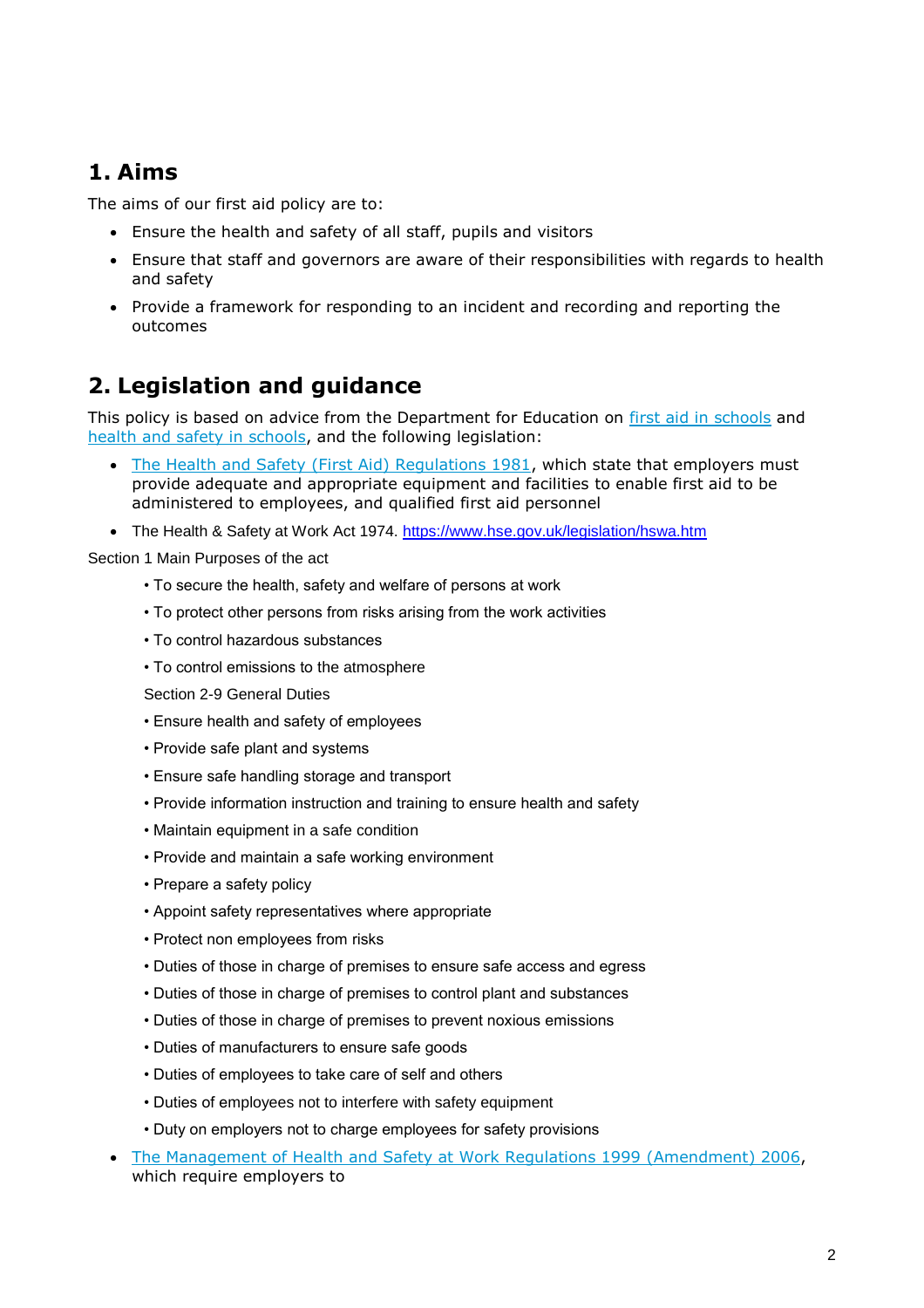carry out risk assessments, make arrangements to implement necessary measures, and arrange for appropriate information and training

- [The Reporting of Injuries, Diseases and Dangerous Occurrences Regulations](http://www.legislation.gov.uk/uksi/2013/1471/schedule/1/paragraph/1/made) (RIDDOR) [2013,](http://www.legislation.gov.uk/uksi/2013/1471/schedule/1/paragraph/1/made) which state that some accidents must be reported to the Health and Safety Executive (HSE), and set out the timeframe for this and how long records of such accidents must be kept
- [Social Security \(Claims and Payments\) Regulations 1979,](http://www.legislation.gov.uk/uksi/1979/628) which set out rules on the retention of accident records
- The Education [\(Independent School Standards\) Regulations 2014,](http://www.legislation.gov.uk/uksi/2014/3283/schedule/made) which require that suitable space is provided to cater for the medical and therapy needs of pupils

This policy complies with our funding agreement and articles of association.

## **3. Roles and responsibilities**

#### **3.1 Appointed person(s) and first aiders**

The school has trained first aiders, they are responsible for:

- Taking charge when someone is injured or becomes ill
- Ensuring there is an adequate supply of medical materials in first aid kits, and replenishing the contents of these kits
- Ensuring that an ambulance or other professional medical help is summoned when appropriate

First aiders are trained and qualified to carry out the role (see section 7) and are responsible for:

- Acting as first responders to any incidents; they will assess the situation where there is an injured or ill person, and provide immediate and appropriate treatment
- Sending pupils home to recover, where necessary
- Filling in an accident report on the same day, or as soon as is reasonably practicable, after an incident via the online incident management portal <https://app.workrite.co.uk/SecureLogin/SecureLogin.aspx>
- Keeping their contact details up to date
- Report all notifiable diseases, including confirmed cases of COVID-19 to Public Health England, PHE London tel 0207 811 7000, Ground Floor, South Wing, Fleetbank House, 2-6 Salisbury Square London EC4Y 8JX

Our school's first aiders and mental health first aiders are listed in Appendix 1. Their names will also be displayed prominently around the school.

#### **3.2 The governing board**

The governing board has ultimate responsibility for health and safety matters in the school, but delegates operational matters and day-to-day tasks to the Headteacher and staff members.

## **3.4 The Headteacher**

The headteacher is responsible for the implementation of this policy, including:

- Ensuring that an appropriate number of trained first aid are present in the school at all times
- Ensuring that first aiders have an appropriate qualification, keep training up to date and remain competent to perform their role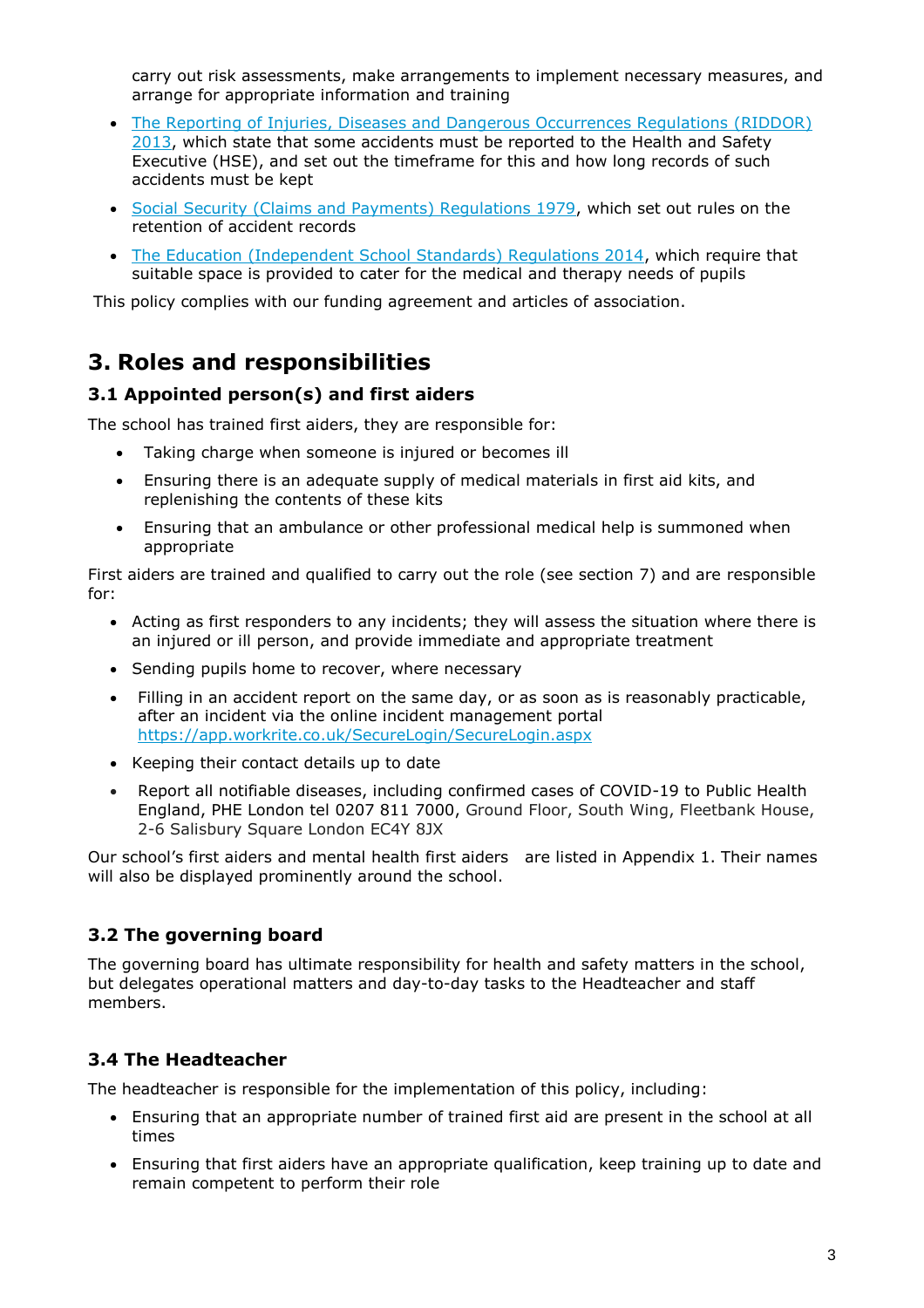- Ensuring all staff are aware of first aid procedures
- Ensuring appropriate risk assessments are completed and appropriate measures are put in place
- Ensuring that adequate space is available for catering to the medical needs of pupils
- Reporting specified incidents to the HSE when necessary (see section 6)

#### **3.5 Staff**

School staff are responsible for:

- Ensuring they follow first aid procedures
- Ensuring they know who the first aiders in school are
- Informing the Headteacher or their manager of any specific health conditions or first aid needs

## **4. First aid procedures**

#### **4.1 In-school procedures**

In the event of an accident resulting in injury:

- The closest member of staff present will assess the seriousness of the injury and seek the assistance of a qualified first aider, if appropriate, who will provide the required first aid treatment
- The first aider, if called, will assess the injury and decide if further assistance is needed from a colleague or the emergency services. They will remain on scene until help arrives
- The first aider will also decide whether the injured person should be moved or placed in a recovery position
- If the first aider judges that a pupil is too unwell to remain in school, parents will be contacted and asked to collect their child. Upon their arrival, the first aider will recommend next steps to the parents
- If emergency services are called, a member of admin staff will contact parents immediately
- The first aider will complete an accident report form on the same day or as soon as is reasonably practical after an incident resulting in an injury

## **4.2 Off-site procedures**

When taking pupils off the school premises, staff will ensure they always have the following:

- A mobile phone
- Information about the specific medical needs of pupils
- Access to parents' contact details

Risk assessments will be completed by the trip leader prior to any educational visit that necessitates taking pupils off school premises.

## **5. First aid equipment**

A typical first aid kit in our school will include the following:

- A leaflet with general first aid advice
- Regular and large bandages
- Eye pad bandages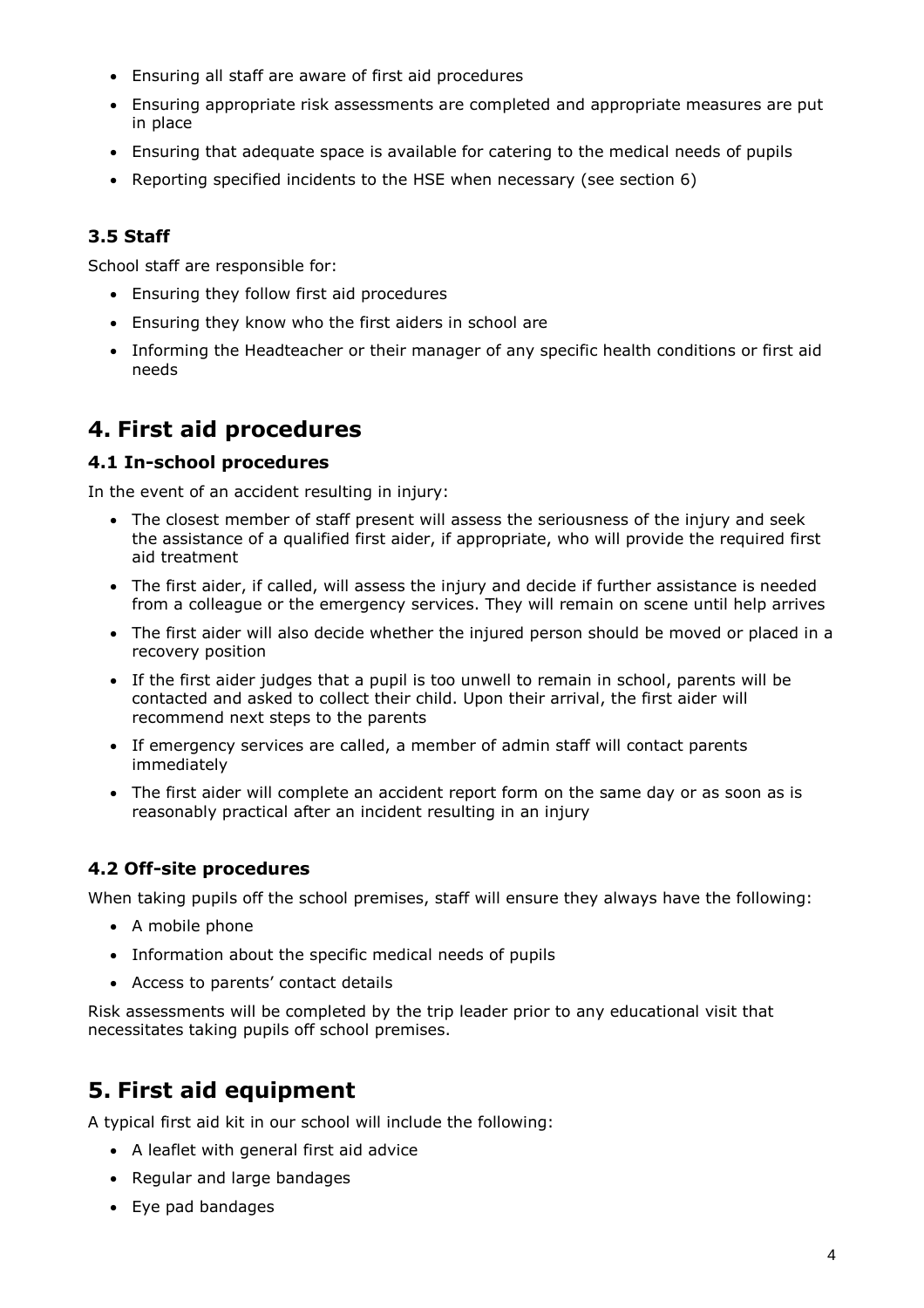- Triangular bandages
- Adhesive tape
- Safety pins
- Disposable gloves
- Antiseptic wipes
- Plasters of assorted sizes
- Scissors
- Cold compresses
- Burns dressings

No medication is kept in first aid kits.

First aid kits are stored in the medical room and in the school minibuses.

Staff administering First Aid to the students who display symptoms of COVID-19 are provided with the following personal protection equipment:

- Disposable non-latex gloves
- Fluid-resistant (Type IIR\_) surgical mask
- Disposable plastic apron
- Safety googles (reusable, to be sanitized between uses)

## **6. Record-keeping and reporting**

#### **6.1 First aid and accident record book**

- An accident form will be completed by the first aider on the same day or as soon as possible after an incident resulting in an injury
- As much detail as possible should be supplied when reporting an accident, including all of the information included in the accident.
- A copy of the accident report form will also be added to the pupil's educational record by the admin team.
- Records held in the first aid and accident book will be retained by the school for a minimum of 3 years, in accordance with regulation 25 of the Social Security (Claims and Payments) Regulations 1979, and then securely disposed of.
- Academy Business Manager or Headteacher will investigate all the reported incidents/ and accidents, put any necessary measures in place to prevent further incidents and accidents happening (if applicable) and submit findings of investigation to LA H&S team, who will in turn determine if the incident/accident is reportable under the RIDDOR.

## **6.2 Reporting to the HSE**

The Academy Business Manager keep a record of any accident which results in a reportable injury, disease, or dangerous occurrence as defined in the RIDDOR 2013 legislation (regulations 4, 5, 6 and 7).

The H&S representative from LA will report these to the Health and Safety Executive as soon as is reasonably practicable and in any event within 10 days of the incident.

Reportable injuries, diseases or dangerous occurrences include:

- Death
- Specified injuries, which are:
	- o Fractures, other than to fingers, thumbs and toes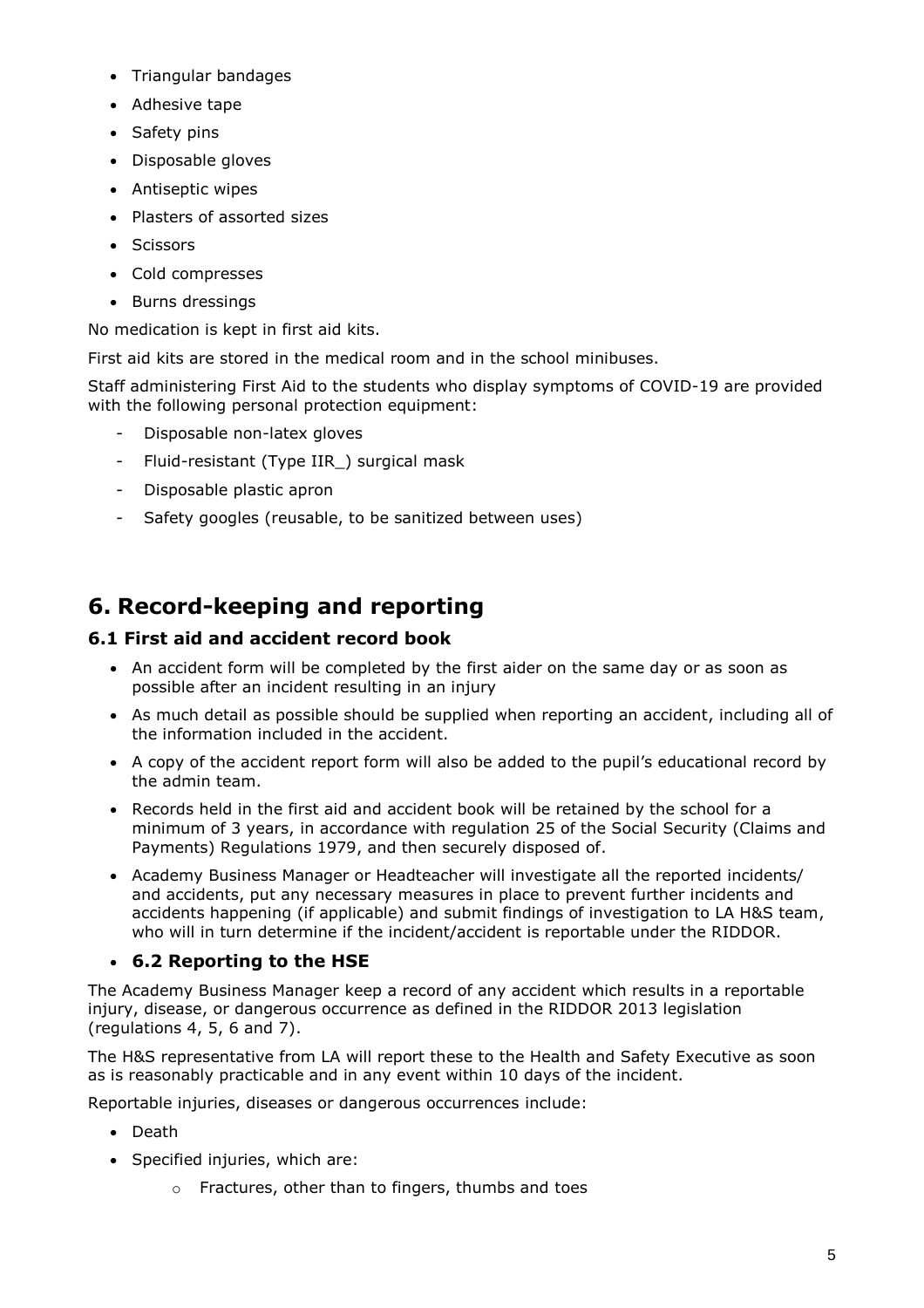- o Amputations
- $\circ$  Any injury likely to lead to permanent loss of sight or reduction in sight
- o Any crush injury to the head or torso causing damage to the brain or internal organs
- o Serious burns (including scalding)
- o Any scalping requiring hospital treatment
- o Any loss of consciousness caused by head injury or asphyxia
- $\circ$  Any other injury arising from working in an enclosed space which leads to hypothermia or heat-induced illness, or requires resuscitation or admittance to hospital for more than 24 hours
- Injuries where an employee is away from work or unable to perform their normal work duties for more than 7 consecutive days (not including the day of the incident)
- Where an accident leads to someone being taken to hospital
- Near-miss events that do not result in an injury but could have done. Examples of nearmiss events relevant to schools include, but are not limited to:
	- $\circ$  The collapse or failure of load-bearing parts of lifts and lifting equipment
	- $\circ$  The accidental release of a biological agent likely to cause severe human illness
	- The accidental release or escape of any substance that may cause a serious injury or damage to health
	- o An electrical short circuit or overload causing a fire or explosion

#### **6.3 Notifying parents**

A member of school staff will inform parents of any accident or injury sustained by a pupil, and any first aid treatment given, on the same day, or as soon as reasonably practicable.

#### **6.4 Reporting to Ofsted and child protection agencies**

The Headteacher will notify Ofsted of any serious accident, illness or injury to, or death of, a pupil while in the school's care. This will happen as soon as is reasonably practicable, and no later than 14 days after the incident.

The Safeguarding lead will also notify local child protection agency of any serious accident or injury to, or the death of, a pupil while in the school's care.

## **7. Training**

All school staff are able to undertake first aid training if they would like to.

All first aiders must have completed a training course, and must hold a valid certificate of competence to show this. The school will keep a register of all trained first aiders, what training they have received and when this is valid until.

Staff are encouraged to renew their first aid training when it is no longer valid.

## **8. Mental Health first aiders**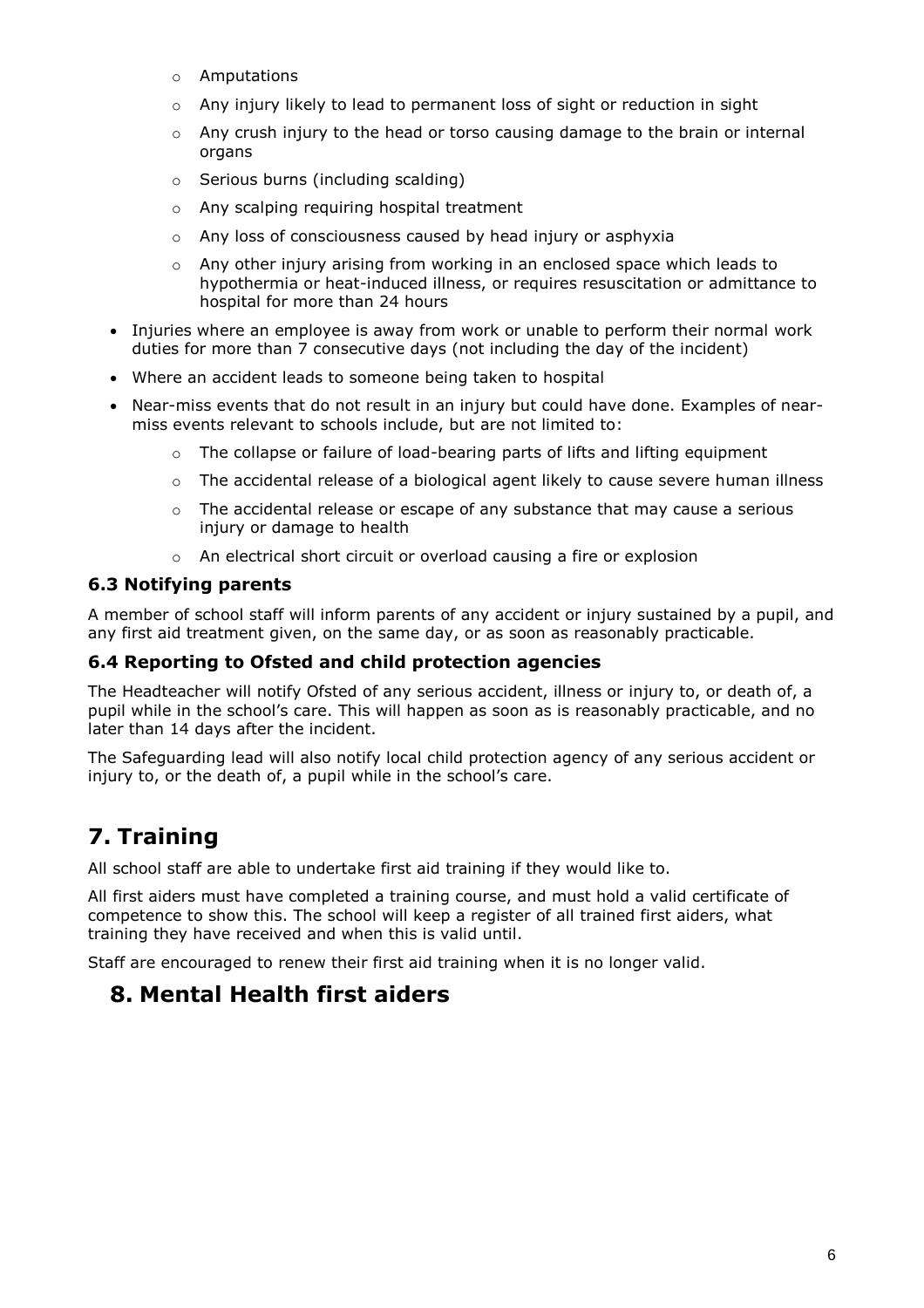**9.** The school is committed to promoting and ensuring mental health wellbeing **of our students and staff. The school has a number of trained mental health first aiders (list in Appendix 1), school based councilor as well as monthly staff well-being drop-in sessions run by NHS School health Practitioner.Monitoring arrangements**

This policy will be reviewed every 2 years.

## **10. Links with other policies**

This first aid policy is linked to the

- Health and Safety policy
- Risk assessment policy
- Supporting Pupils with Medical Conditions policy
- Special educational needs and disability policy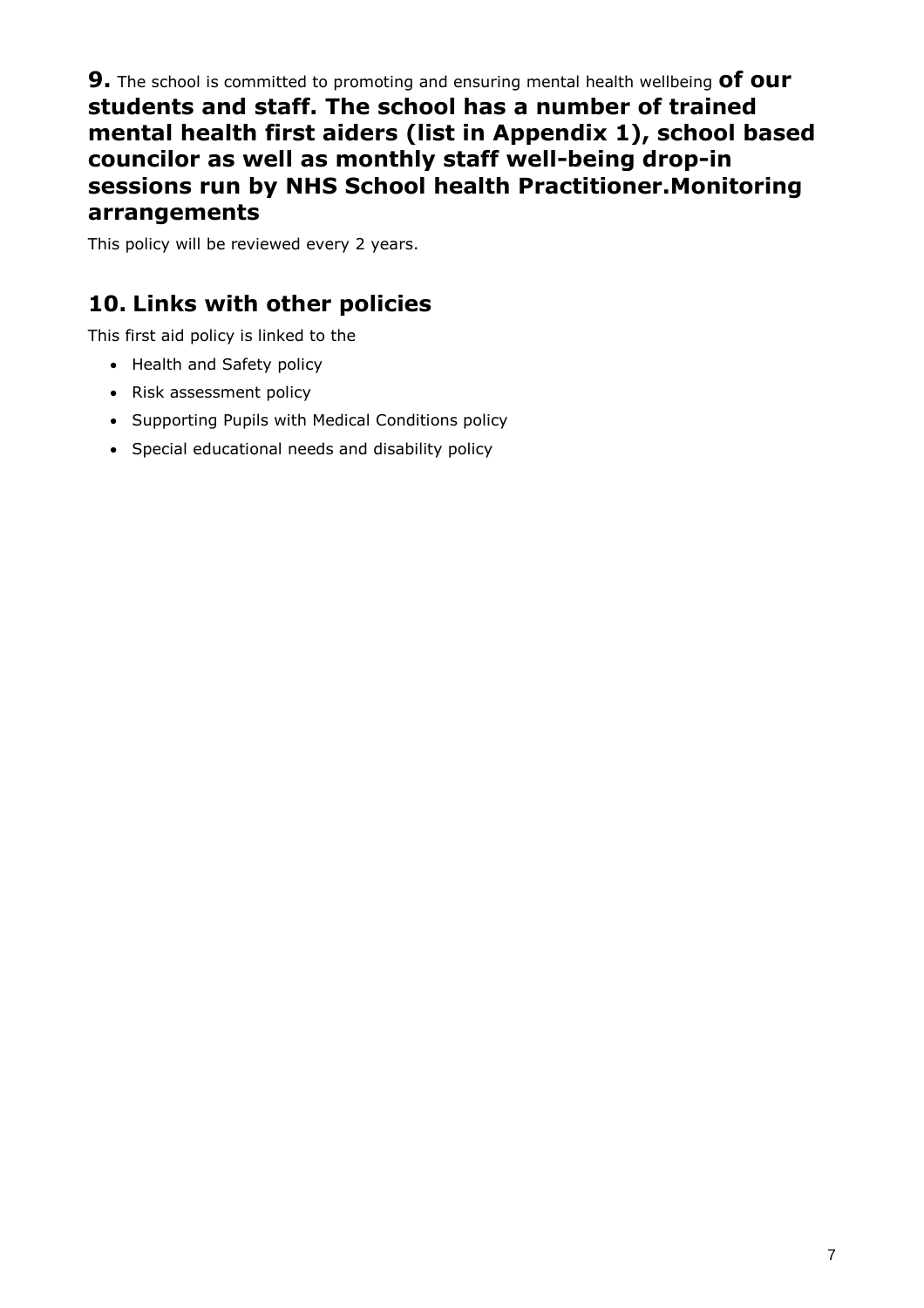# **Appendix 1: List of trained first aiders**

| <b>First Aid</b>                 |                                    |                                                                                                                                              |                   |                                    |
|----------------------------------|------------------------------------|----------------------------------------------------------------------------------------------------------------------------------------------|-------------------|------------------------------------|
| <b>NAME</b>                      | <b>JOB TITLE</b>                   | Type of training                                                                                                                             | Date of           | Refresher<br>training training due |
|                                  |                                    |                                                                                                                                              |                   | on                                 |
| <b>BELL Nichola</b>              | PA to SLT/Clerk to<br>Governors    | First aid at work 3day<br>and 2 day refresher<br>courses                                                                                     | 31/10/18          | autumn<br>term 2021                |
| <b>CLEMENTS</b><br>Karen         | PSO/Cover<br>Supervisor            | First aid at work 3day<br>and 2 day refresher<br>courses                                                                                     | 31/10/18          | <u>autumn</u><br>term 2021         |
| <b>DESAI Alex</b>                | Admin/Attendance<br><b>Officer</b> | First aid at work 3day<br>and 2 day refresher<br>courses                                                                                     | 31/10/18          | autumn<br>term 2021                |
| <b>DONNELLY</b><br>Elaine        | Reprographics                      | First aid at work 3day<br>and 2 day refresher<br>courses                                                                                     | 30/1/19           | spring term<br>2022                |
| <u>HUMPHREYS</u><br><u>Sarah</u> | Receptionist                       | First aid at work 3day<br>and 2 day refresher<br>courses                                                                                     | 22/12/19          | autumn<br>term 2022                |
| OLIPHANT<br><u>Sarah</u>         | PA to Headtecher                   | First aid at work 3day<br>and 2 day refresher<br>courses                                                                                     | 15/5/19           | summer<br>term 2022                |
| <b>COLBERT</b><br><u>James</u>   | PE teacher                         | First aid at work 3day<br>and 2 day refresher<br>courses                                                                                     | 10/1/18           | spring term<br>2021                |
| <u>JORDAN Chris</u>              | PE teacher                         | First aid at work 3day<br>and 2 day refresher<br>courses                                                                                     | 21/3/18           | spring term<br>2021                |
| <b>HAWKEN Bob</b>                | Site Manager/lettings              | <b>IHasco First Aid</b><br><b>Appointed Person</b>                                                                                           | 14/9/17           | autumn<br>term 2020                |
| <b>GRINSTEAD</b><br>Daniel       | PE teacher                         | QAL evel 3 First Aid at<br>Work and The Royal<br><b>School Lifeline Training</b><br>Defibrillator and<br>Adrenaline auto injection<br>Module | 03/09/2017        | <u>autumn</u><br>term 2020         |
| <b>Thorne Trish</b>              | DT technician                      | First aid at work 3day<br>and 2 day refresher<br>courses                                                                                     | <b>March 2019</b> | spring term<br>2022                |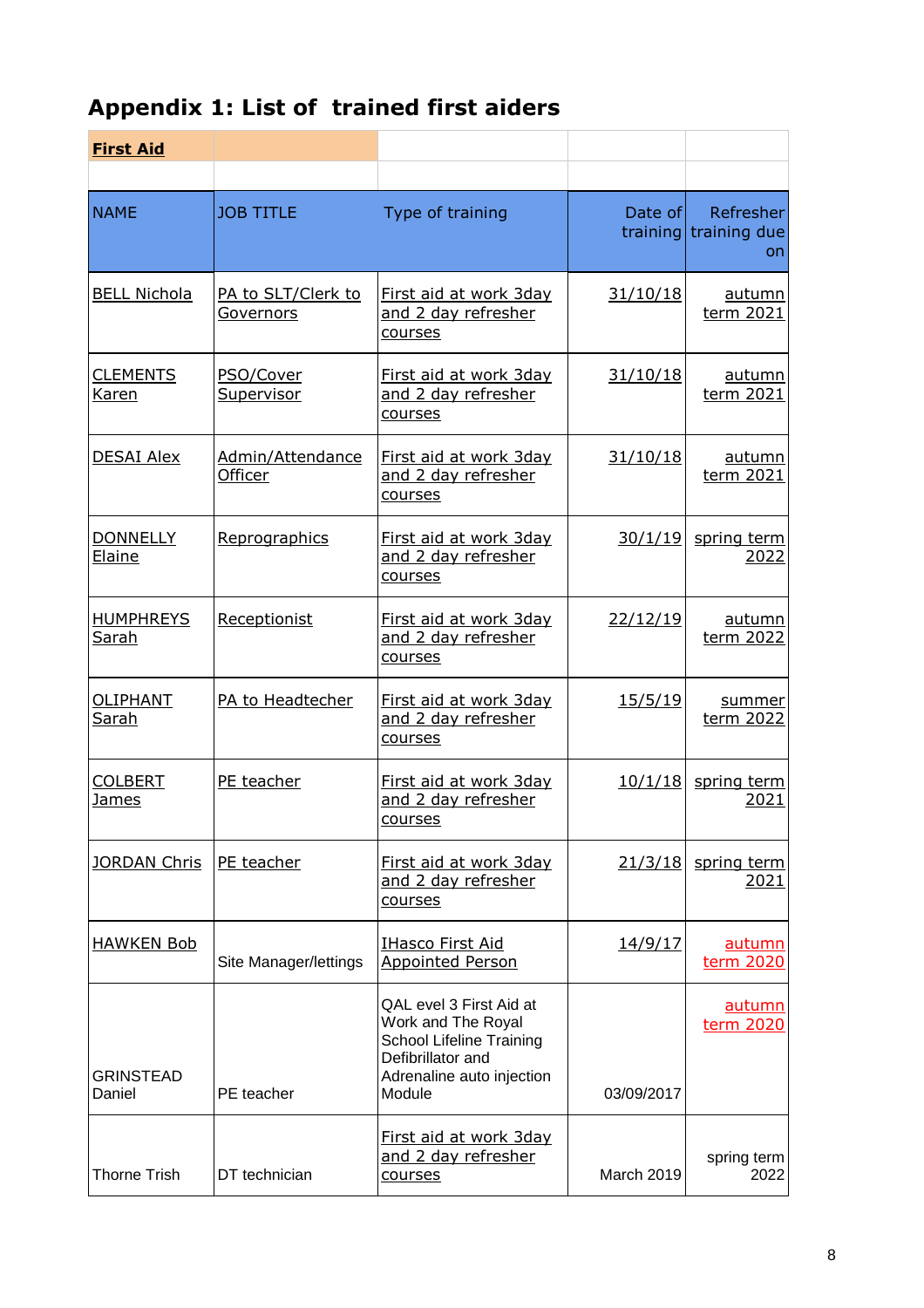| <b>Mental Health</b><br><b>First Aiders</b> |                                                |                                            |                                   |  |
|---------------------------------------------|------------------------------------------------|--------------------------------------------|-----------------------------------|--|
| <b>NAME</b>                                 | <b>JOB TITLE</b>                               |                                            | <b>DATE OF</b><br><b>TRAINING</b> |  |
| <b>Ball Dawn</b>                            | PSO/Cover<br>Supervisor                        | <b>Mental health First</b><br>Aider Level2 | <u>17/12/19</u>                   |  |
| <b>CLEMENTS</b><br>Karen                    | PSO/Cover<br><u>Supervisor</u>                 | <b>Mental health First</b><br>Aider Level2 | <u>18/12/19</u>                   |  |
| Swinchin-Rew<br><u>Garry</u>                | Head of Year                                   | <b>Mental health First</b><br>Aider Level2 | 19/12/19                          |  |
| Geering Kate                                | Head of Year                                   | <b>Mental health First</b><br>Aider Level2 | 20/12/19                          |  |
| <b>Banks Alex</b>                           | Head of Year                                   | <b>Mental health First</b><br>Aider Level2 | 21/12/19                          |  |
| <b>Anaphylaxis</b><br><b>Training</b>       |                                                |                                            |                                   |  |
|                                             |                                                |                                            |                                   |  |
| <b>NAME</b>                                 | <b>JOB TITLE</b>                               |                                            | DATE OF<br><b>TRAINING</b>        |  |
| <b>BELL Nichola</b>                         | PA to SLT/Office Manager/Clerk to<br>Governors |                                            | 01/11/2015,<br>Nov 2017           |  |
| <b>COLBERT</b><br>James                     | Head of PE                                     |                                            | 01/11/2015,<br>Nov 2017           |  |
| <b>DESAI Alex</b>                           | Admin/Attendance Officer                       |                                            | 01/11/2015,<br>Nov 2017           |  |
| <b>DONNELLY</b><br>Elaine                   | Reprographics                                  |                                            | $01/11/2015$ ,<br>Nov 2017        |  |
| <b>HUMPHREYS</b><br>Sarah                   | Receptionist                                   |                                            | 01/11/2015,<br>Nov 2017           |  |
| <b>JORDAN Chris</b>                         | PE Teacher / D of E Co-Ordinator               |                                            | 01/11/2015,<br>Nov 2017           |  |
| <b>O'TOOLE</b><br>Michelle                  | Admin support and exam invigilator             |                                            | 01/11/2015,<br>Nov 2017           |  |
| <b>TAYLOR Sue</b>                           | 6th Form Support / BTEC Officer                |                                            | 01/11/2015,<br>Nov 2017           |  |